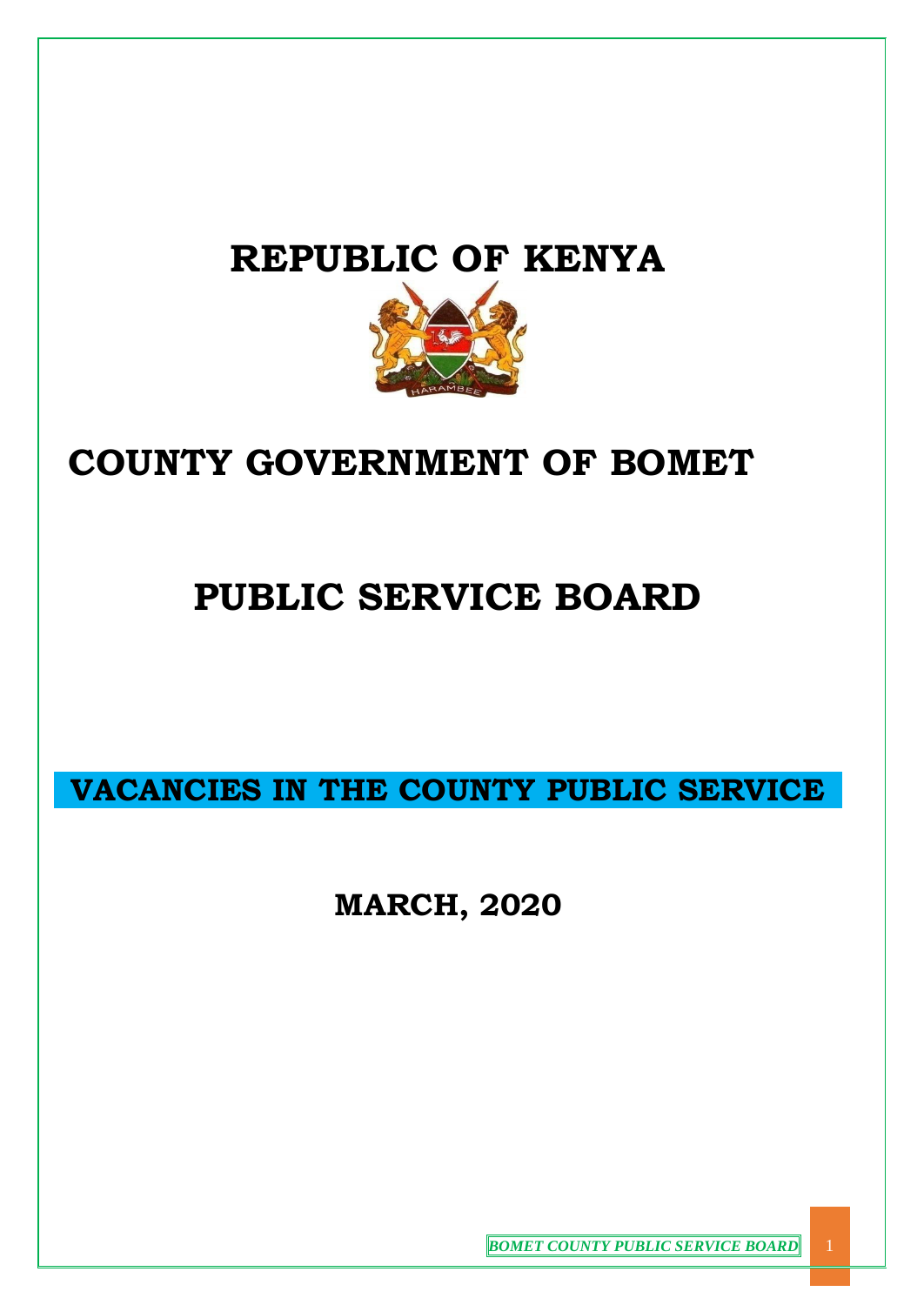## **VACANT POSITIONS AT BOMET COUNTY PUBLIC SERVICE BOARD**

The **County Public Service Board** (CPSB) is charged with the responsibility of developing and implementing human resource policies and framework for the **County** Government in line with the relevant laws.

Pursuant to the Constitution of Kenya (2010) and the County Governments Act No. 17 of 2012, the Public Service Board of Bomet invites applications from suitably qualified persons to fill the following vacant positions:

## **A. PUBLIC SERVICE BOARD SECRETARIAT**

#### **1. LEGAL OFFICER I: CPSB 07 (JOB GROUP 'M')-VACANCY NUMBER 11 (1 POST)**

The officer will be reporting to the County Public Service Board Secretary/CEO.

#### **Duties and Responsibilities: -**

- Undertaking research on assigned legal issues.
- Analyzing research data and compiling reports.
- Preparing preliminary legal documents/instruments and liaising with the County Attorney.
- Advising on various legal policy issues.
- Coordinating the Court activities of the Board including drawing of charge sheets, bonding of witnesses, application for warrants and application for witness summons.
- Developing County legislation including review of drafts bills, research on various pieces of legislation and departmental advisory on the legislative drafting.
- Attending court to represent the Board in both civil and criminal litigation.
- Undertaking conveyancing duties.
- Preparing legal opinions and reviewing County legislation.
- Ensuring compliance with principles and values of good governance, human rights, transparency, accountability, ethics and integrity and organizing stakeholders' consultations.
- Any other duties as may be assigned from time to time

## **Qualifications: -**

For appointment to this position, one must;

- Be a Kenyan citizen;
- Bachelor of Laws (L.L.B) degree from a university recognized in Kenya;
- Post graduate Diploma in Law from the Kenya School of Law;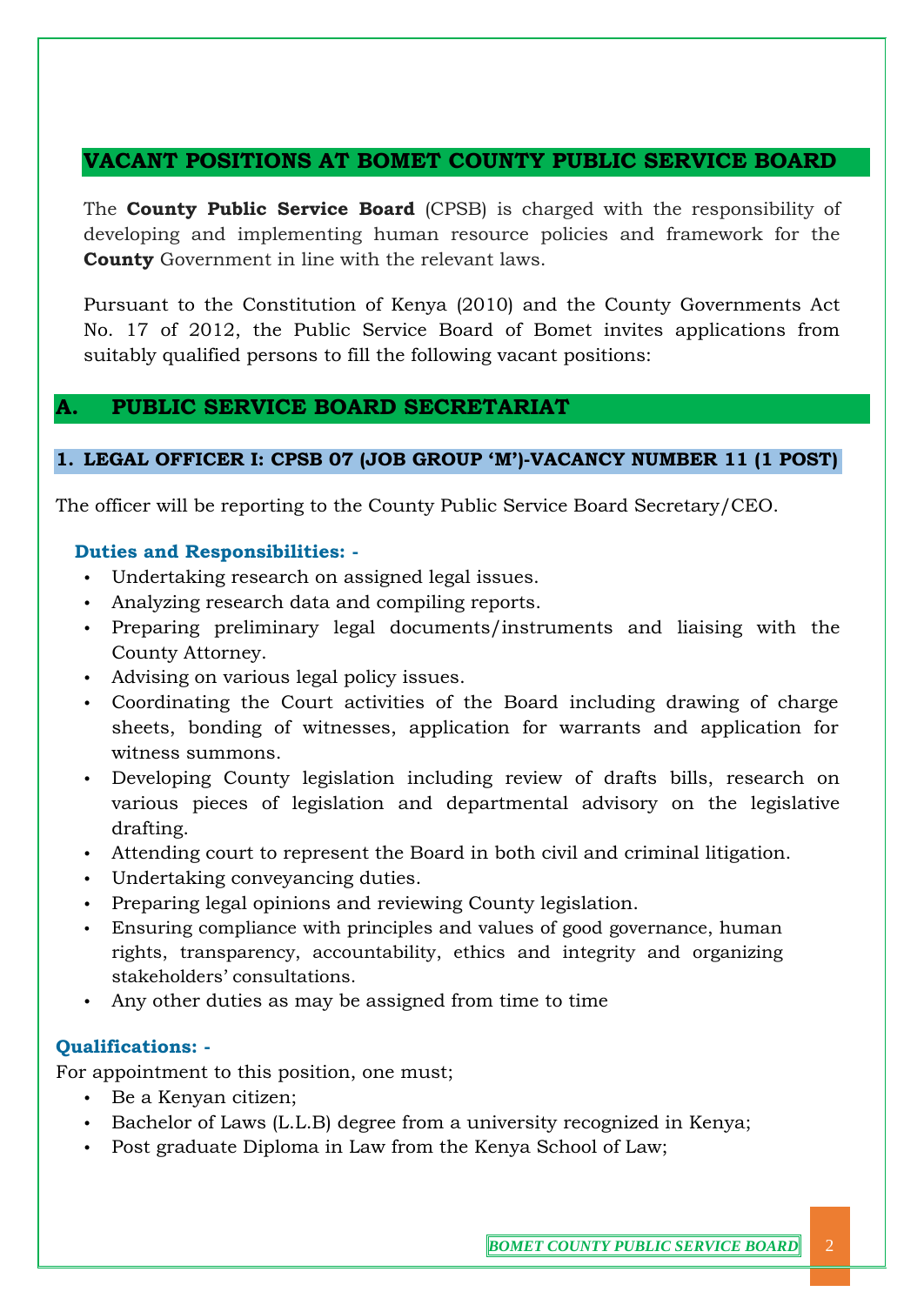- Must be an advocate of the High Court of Kenya with a current practicing License
- Must have served in the grade of Legal Officer II or in a comparable and relevant position in the Public Service for a minimum period of two (2) years or if from private legal practice must have served for at least three (3) years;
- Certificate in relevant Computer Applications;
- Meet the requirements prescribed in Chapter Six (6) of the Constitution on leadership and integrity;
- Demonstrate understanding of National values and principles of governance and Public Service as stipulated in Articles 10, 232 of the Constitution of Kenya, 2010

#### **2. ASSISTANT DIRECTOR HUMAN RESOURCE AND ADMINISTRATION: CPSB 05 (JOB GROUP 'P') - VACANCY NUMBER 10 (1 POST)**

The officer will be reporting to the County Public Service Board Secretary /CEO.

#### **Duties and Responsibilities: -**

- Analyzing and reporting on requests for recruitment from various Departments;
- Preparation and presentation of job application data;
- Preparing briefs and providing secretarial services to the relevant Committees of the Board;
- Handling routine HR correspondences;
- Implementing best-practice policy on Human Resource matters in compliance with labour laws and applicable county laws and policies;
- Implementing human resource services in areas of recruitment, induction, promotion, job placement, leave scheduling, leave liability, welfare and benefits management;
- Facilitating dissemination of information relating to changes in the prevailing HR policies;
- Facilitate County Staff welfare issues;
- Performing any other lawful duties that may be assigned from time to time.

#### **Qualifications: -**

- Be a Kenyan Citizen;
- Bachelor's Degree in Human Resources Management or any other relevant qualification from a recognized university/institution;
- Diploma in HR will be an added advantage;
- Knowledge of relevant legislations and labour laws;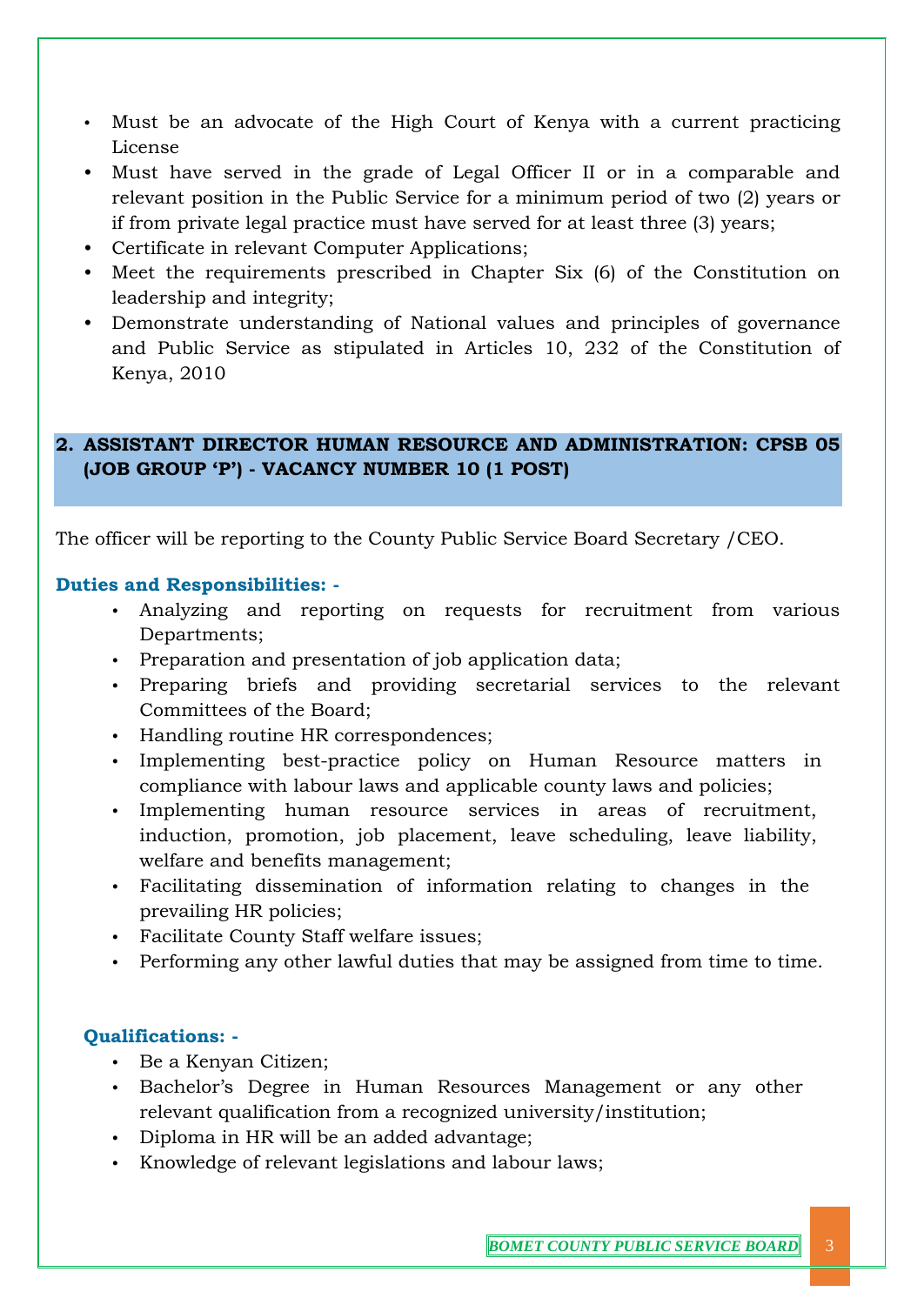- Ten (10) years' experience in a Human Resource position three of which he/she must have served in Job Group M in the public sector;
- Be a member of the Institute of Human Resource Management (IHRM) Kenya of good standing;
- Be a good team player with excellent interpersonal, communication and collaborative skills.
- Meet the requirements prescribed in Chapter Six (6) of the Constitution on leadership and integrity;
- Demonstrate understanding of National values and principles of governance and Public Service as stipulated in Articles 10, 232 of the Constitution of Kenya, 2010.

### **3. ACCOUNTANT I: CPSB 09 (JOB GROUP 'K') - VACANCY NUMBER 12 (1 POST)**

The officer will be reporting to the County Public Service Board Secretary /CEO.

#### **Duties and Responsibilities: -**

- Assisting the Board develop sound financial and accounting policies in line with Public Finance Management Act, 2012;
- Developing and executing financial and accounting management and control systems in line with the Public Finance Management Act, 2012;
- Issuing financial management instructions and maintaining effective internal control systems;
- Coordinating the budget formulation, preparation, execution, accounting and reporting;
- Maintaining cash books;
- Filling of vouchers in an orderly way for ease of retrieval;
- Safe custody of cash, cashbooks, paid vouchers, and bank statements;
- Doing monthly bank reconciliation and clearance of all outstanding items in the bank reconciliation;
- Spending in accordance with the available funds or AIE;
- Cash management including management of imprest according to regulations;
- Sectional budget preparation;
- Processing LPOs, payment and payment vouchers;
- Preparing monthly financial reports for consolidation;
- Ensuring payments are in conformity with the existing government financial regulations and procedures;
- Ensuring implementation of internal controls;
- Ensuring the budget is fully implemented;
- Ensuring efficient use of financial resources and county public service board assets;
- Performing any other lawful duties that may be assigned;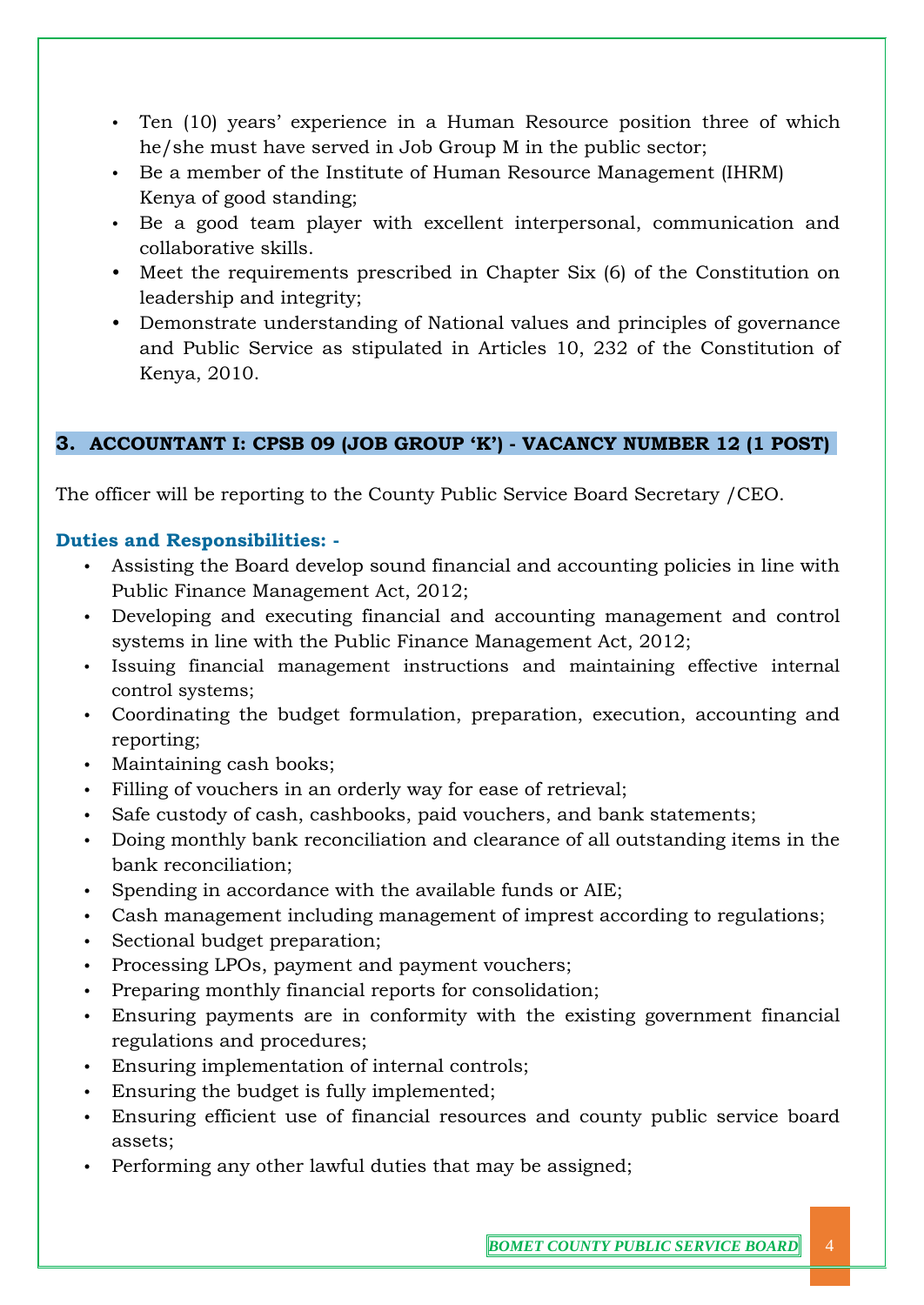#### **Qualifications: -**

- Must be a Kenyan citizen
- Holder of a Bachelor's degree in Commerce (Accounting or Finance option)
- Must be a Certified Public Accountant CPA (K)
- Must be fully Registered with the Institute of Certified Public Accountants of Kenya (ICPAK)
- Must have served in the public/private sector for a minimum period of three (3) years
- Be able to demonstrate familiarity with Government operations and general accounting systems
- Demonstrate understanding of Public Finance Management Act
- Ability to interpret Government policy, procedures and data
- Must have excellent communication and interpersonal skills;
- Must be self-driven with a lot of initiative and drive;
- Proficiency in relevant accounting computer applications;
- Satisfy the requirements of Chapter 6 of the Constitution;
- Demonstrate understanding of and commitment to the values and principles outlined in Articles 10 and 232 of the Constitution.

#### **TERMS OF SERVICE:**

#### **Permanent and Pensionable**

## **B. DEPARTMENT OF ADMINISTRATION, ICT AND PUBLIC SERVICE**

## **1. COUNTY DIRECTOR, HUMAN RESOURCE MANAGEMENT: CPSB 03 ( JOB GROUP 'R') - VACANCY NUMBER 13 (1 POST)**

Reporting administratively to the Chief Officer responsible for Public Service and functionally to the County Secretary, the Director, Human Resource Management, shall be the overall in charge of human resource function in the County.

#### **Duties and Responsibilities: -**

- Overseeing the human resource management and development function of the county government and undertaking full employment cycle.
- Supervising the management of the county government records, documentation services.
- Overseeing the implementation and enforcement of human resource management rules, regulations, standards, procedures and guidelines.
- Evaluating effectiveness of the human resource policies, rules and regulations.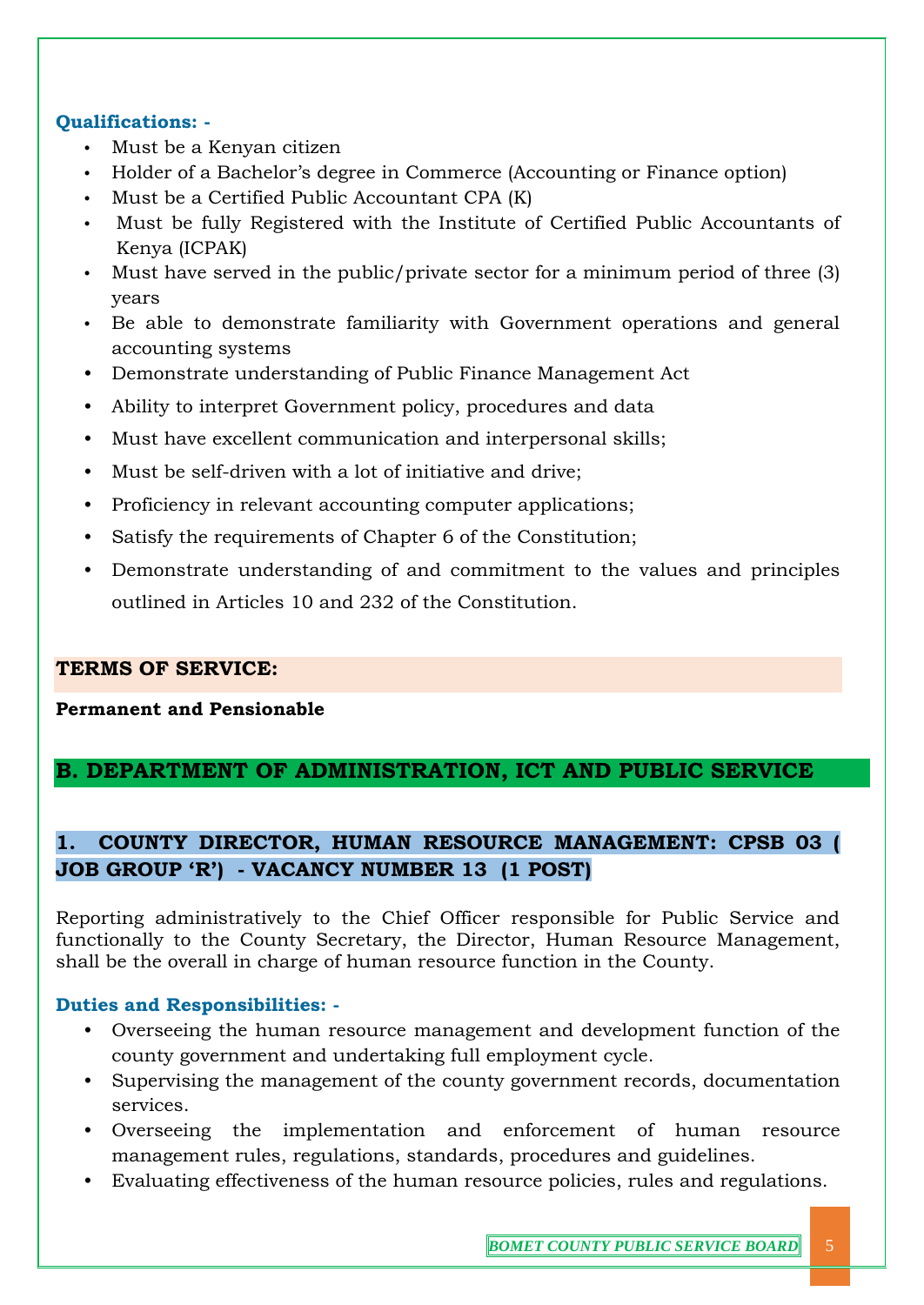- Advising on human resource staff training and development.
- Overseeing maintenance of professional human resource management standards.
- Developing human resources management plans and providing advice on succession management, coordinating the development and review of career progression guidelines and advising on career development,
- Interpretation of labour laws and other statutes that impact on the human resource in the county government and advising on collective bargaining agreement negotiations, recognition agreements, coordinating labour disputes and cases before the Employment and Labour Relations Courts and;
- Other labour relations and providing guidance on performance management and training

#### **Qualifications: -**

- Bachelor's degree in the following disciplines: Public Administration, Human Resource management or any social sciences from a recognized university;
- Served in a comparable position in the Public service; or private sector for a minimum period of ten (10) years, of which five (5) should be in a comparable position in a reputable organization;
- Higher Diploma in Human Resources/Postgraduate diploma from a recognized institution
- Master's degree in HR related field, Strategic Management, Business Administration, Public Administration or any related field from a recognized institution will be an added advantage;
- Certificate in leadership/management from a recognized institution;
- Proficiency in computer application skills;
- Certified Human Resource Professional and a member of IHRM and of good standing.
- Meets the requirements of Chapter Six of the Constitution of Kenya, 2010.

#### **TERMS OF SERVICE:**

**3-Year Contract; Renewable Subject to Satisfactory Work Performance.**

## **HOW TO APPLY:**

1. Applications can only be **submitted online** on or before **13th April, 2020** through Bomet County Public Service Board recruitment portal, *[www.cpsbbomet.net](http://www.cpsbbomet.net/)* or from **a link** in **Bomet County website** *[www.bomet.go.ke](http://www.bomet.go.ke/)*. **Manual applications will not be accepted.** Bomet County residents will be required to indicate their **Sub-County and Ward** of origin.